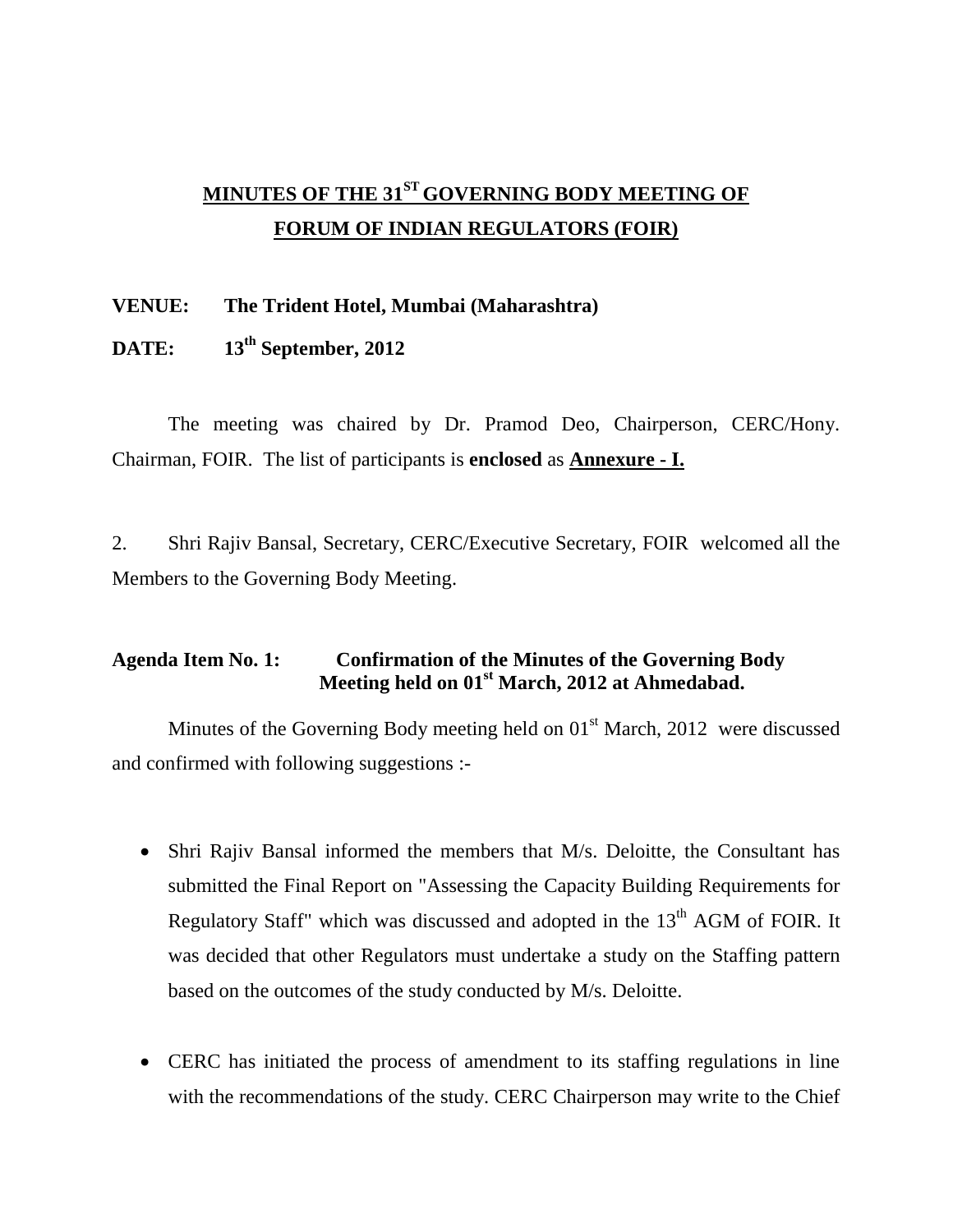Secretary and Minister of Power may be requested to write to CM's of states to adopt the FOIR recommended staffing model.

• Need for functional and financial autonomy was reiterated. Chairperson, CERC informed that the Union Minister of Power is being approached to take forward the FOIR recommendations on the findings of the Administrative Reforms Committee (ARC- II)

### **Agenda Item No. 2: Discussion on the Proposal of Setting Up a Regulatory Research Institute.**

One of the recommendations of the study conducted by M/s Deloitte on "Assessing the Capacity Building Requirements for Regulatory Staff" was to set up a Regulatory Research Institute (RRI) . Secretary, CERC highlighted the salient features of the suggested framework of the Institute as outlined in M/s Deloitte's report on "Assessing the Capacity Building Requirement of Regulatory Staff".

It was suggested that RRI could initially be set up in association with an academic institution like IIM, MDI, ASCI etc., following which an independent Research Institute could be set up. After discussion it was agreed that a Concept Paper be prepared and an Expression of Interest (EOI) may be invited from reputed academic institutions like IIMs, MDI, ASCI, NPTI, TERI etc. for housing/ extending academic support to the RRI.

It was informed that a Workshop / Regional Conference of "FOIR" will be held on 05<sup>th</sup> October, 2012 at Ranchi (Jharkhand).

The meeting ended with a Vote of thanks to the Chair.